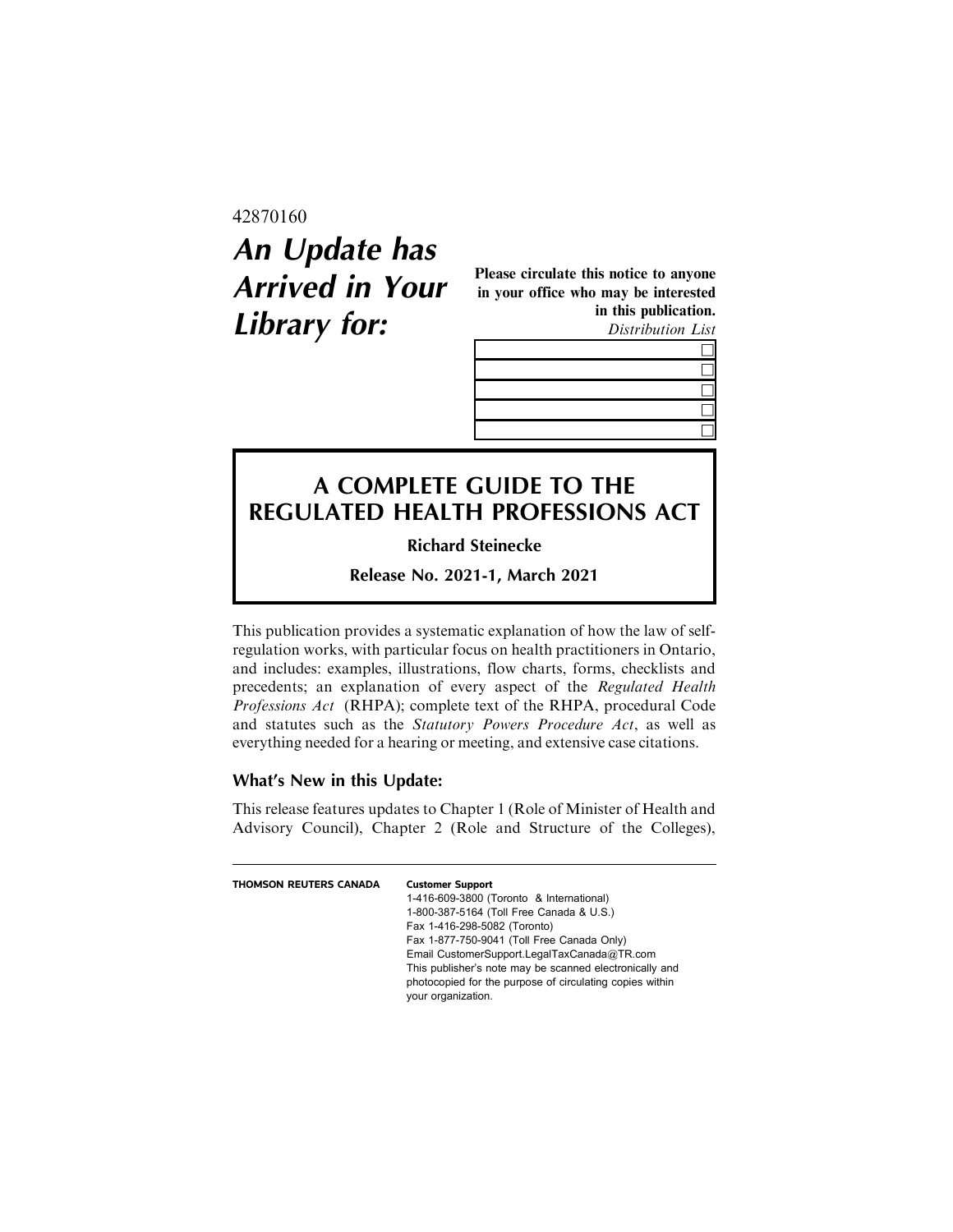Chapter 3 (Registration), Chapter 5 (Investigations and Complaints), Chapter 6 (Discipline Proceedings) and Chapter 8 (Appeals, Reinstatement and Other Remedies). In addition, Chapter 11 (Controlled Acts and Protected Titles) and updates have been made to the legislation contained in the book.

#### **Highlights:**

- . College Performance Measure Framework The Ministry of Health has introduced a College Performance Measure Framework that will require Colleges to provide detailed information about their performance according to fifteen Standards. Chapter 1 is updated to contain a detailed description of the initiative, how it works, and the implications for health Colleges.
- . Joint Books of Documents For the second time this year, Ontario's highest court has provided detailed guidance as to filing documents at a hearing. It is common for parties to agree upon a primary set of documents that can go before the hearing tribunal in an organized fashion. In fact courts and tribunals have long been encouraging that this be done cooperatively in order to avoid wasted time first proving individual documents and then locating them every time a document is referred to. Many of us have experienced the frustration of trying to assist a five-person discipline hearing panel sort through 50 loose exhibits during the examination of a witness. However, the result has been that counsel are sometimes unclear as to how the tribunal can then use the documents. For example, if a document records a statement or event by a person, can the panel use that document for the "truth of its content" (i.e., to establish that the statement was made or that the event occurred)? Or is the document there for another purpose (e.g., to be used to cross-examine the author of the document on how they could have reached such an outlandish conclusion)? If the author of the document does not testify at the hearing, then the statements within the document can be hearsay, raising issues as to its very admissibility. The Court rejected the notion that the documents can simply be filed and the adjudicator can determine how much weight to be placed on it.

In Bruno v. Dacosta (2020), 69 C.C.L.T. (4th) 171 (Ont. C.A.), cited Girao v. Cunningham, 2020 ONCA 260, 2020 CarswellOnt 5363, 2 C.C.L.I. (6th) 15 (Ont. C.A.) by saying:

[T]he court repeated the following process for filing agreed documents: